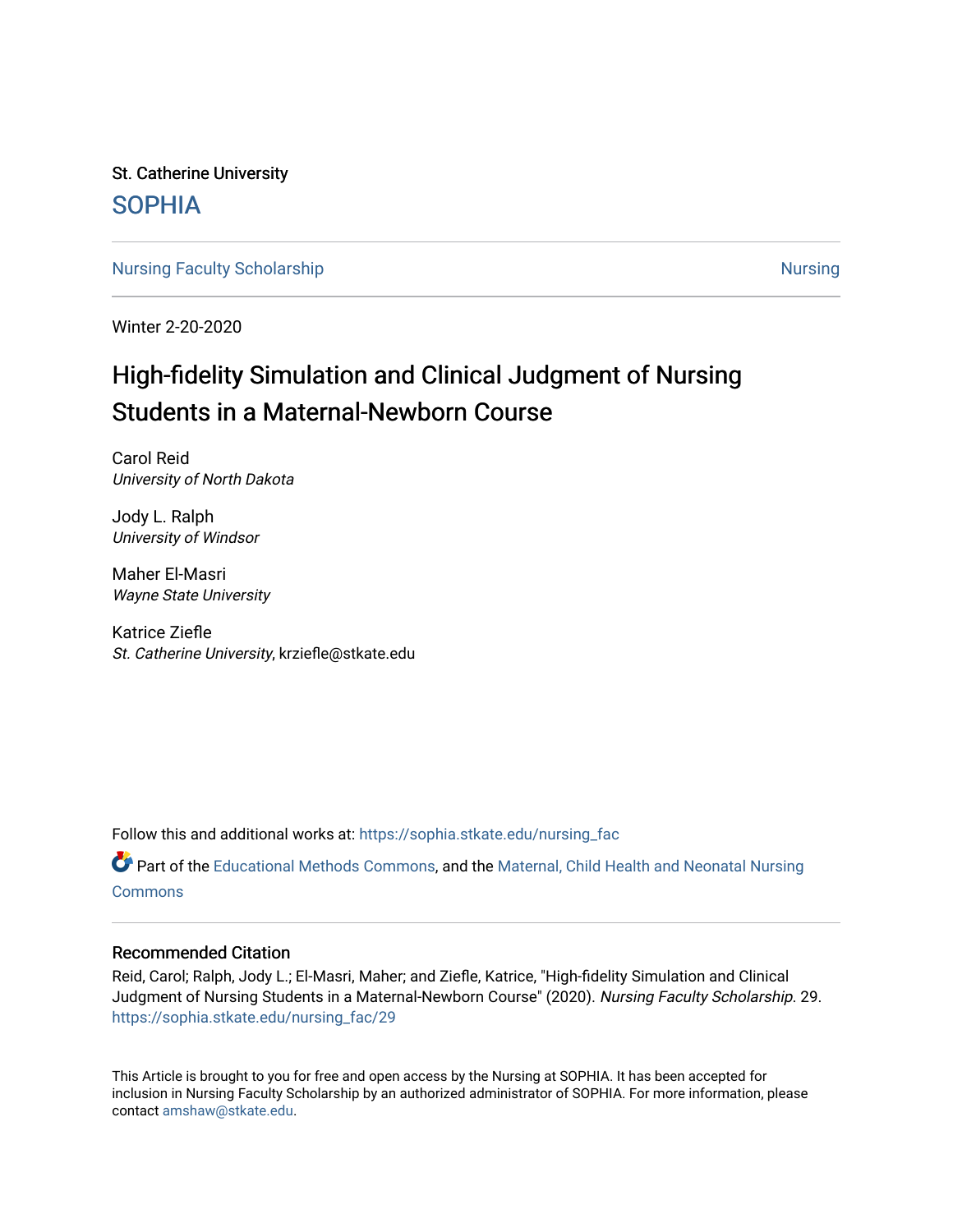*Original Research*

# **High-Fidelity Simulation and Clinical Judgment of Nursing Students in a Maternal–Newborn Course**

Western Journal of Nursing Research 1–9 © The Author(s) 2020 Article reuse guidelines: [sagepub.com/journals-permissions](https://us.sagepub.com/en-us/journals-permissions)  DOI: 10.1177/0193945920907395 [journals.sagepub.com/home/wjn](https://journals.sagepub.com/home/wjn) **SSAGE** 



#### **Abstract**

Clinical judgment, one's ability to think like a nurse, is an essential skill for safe nursing practice. With the rise of simulation to replace clinical experiences, there is limited evidence regarding the effectiveness of simulation on the development of clinical judgment. This study explored differences in clinical judgment in maternal–newborn courses between undergraduate nursing students participating exclusively in simulation and those participating in hospital-based clinical experiences. Following completion of the clinical rotation, students participated in an evaluative maternal–newborn high-fidelity simulation experience that was recorded and evaluated using the Lasater's Clinical Judgment Rubric (2007). Lasater's Clinical Judgment Rubric scores between the simulation and clinical practice groups were compared using an independent sample *t*-test. There was no statistical difference in clinical judgment scores between the simulation and hospital-based clinical groups (*t* = −1.056, *P* = .295). Our findings suggest that simulation may be a comparable alternative to clinical experience in nursing education.

#### **Keywords**

simulation, high-fidelity simulation, clinical judgment, nursing education, maternal–newborn

Nursing programs across the United States are challenged with finding sufficient, appropriate opportunities to integrate clinical experiences with coursework as a result of the shift from hospital-based programs to those housed in colleges and universities (American Association of Colleges of Nursing, 2017; Benner et al., 2010; Institutes of Medicine [IOM], 2011; National League for Nursing, 2019). The availability of clinical experiences and faculty to teach in specialty areas such as pediatrics, maternal–newborn (obstetrics), and mental health is particularly scarce (Aebersold, 2018; Barra & Hernandez, 2019; Benner et al., 2010; IOM, 2011; National Council of State Boards of Nursing [NCSBN], 2016a; Shorten & Ruppel, 2017; Vermeulen et al., 2016). High-fidelity simulation may provide nursing students with alternative clinical experiences that are effective in promoting clinical judgment, offering a potential solution to the problem of limited opportunities in traditional clinical settings (Aebersold, 2018; Doolen et al., 2016; Harder, 2010; Jørgensen et al., 2018; Kim & Shin, 2016; NCSBN, 2016a; Smith & Barry, 2013).

# **Developing Clinical Judgment during Clinical Experiences**

Clinical judgment refers to "the ways in which nurses come to understand the problems, issues, or concerns of clients/

patients, to attend to salient information and to respond in concerned and involved ways" (Benner et al., 2009, p. 200). It includes the nurse's observation and interpretation of patient concerns, needs, or problems, and the subsequent conclusions and decisions to respond or act "like a nurse" (Tanner, 2006). Students demonstrate clinical judgment by integrating previous experiences, knowledge, and skills in order to implement nursing care in new or unfamiliar clinical situations. Effective clinical judgment typically results in positive patient outcomes, whereas poor clinical judgment may lead to inability to detect salient information, such as patient deterioration, and leads to poor patient outcomes such as maternal and neonatal mortality and serious morbidity (Benner et al., 2010; Benner et al., 2009; Fisher & King, 2013; Vermeulen et al., 2016).

#### **Corresponding Author:**

Department of Nursing, University of North Dakota, Grand Forks, ND, USA

<sup>&</sup>lt;sup>2</sup>Faculty of Nursing, University of Windsor, Windsor, ON, Canada <sup>3</sup>College of Nursing, Wayne State University, Detroit, MI, USA <sup>4</sup>Department of Nursing, St. Catherine University, St. Paul, MN, USA

Carol A. Reid, Department of Nursing, Metropolitan State University, 700 East 7th Street, St. Paul, MN 55106, USA. Email: [carol.reid@metrostate.edu](mailto:Carol.reid@metrostate.edu)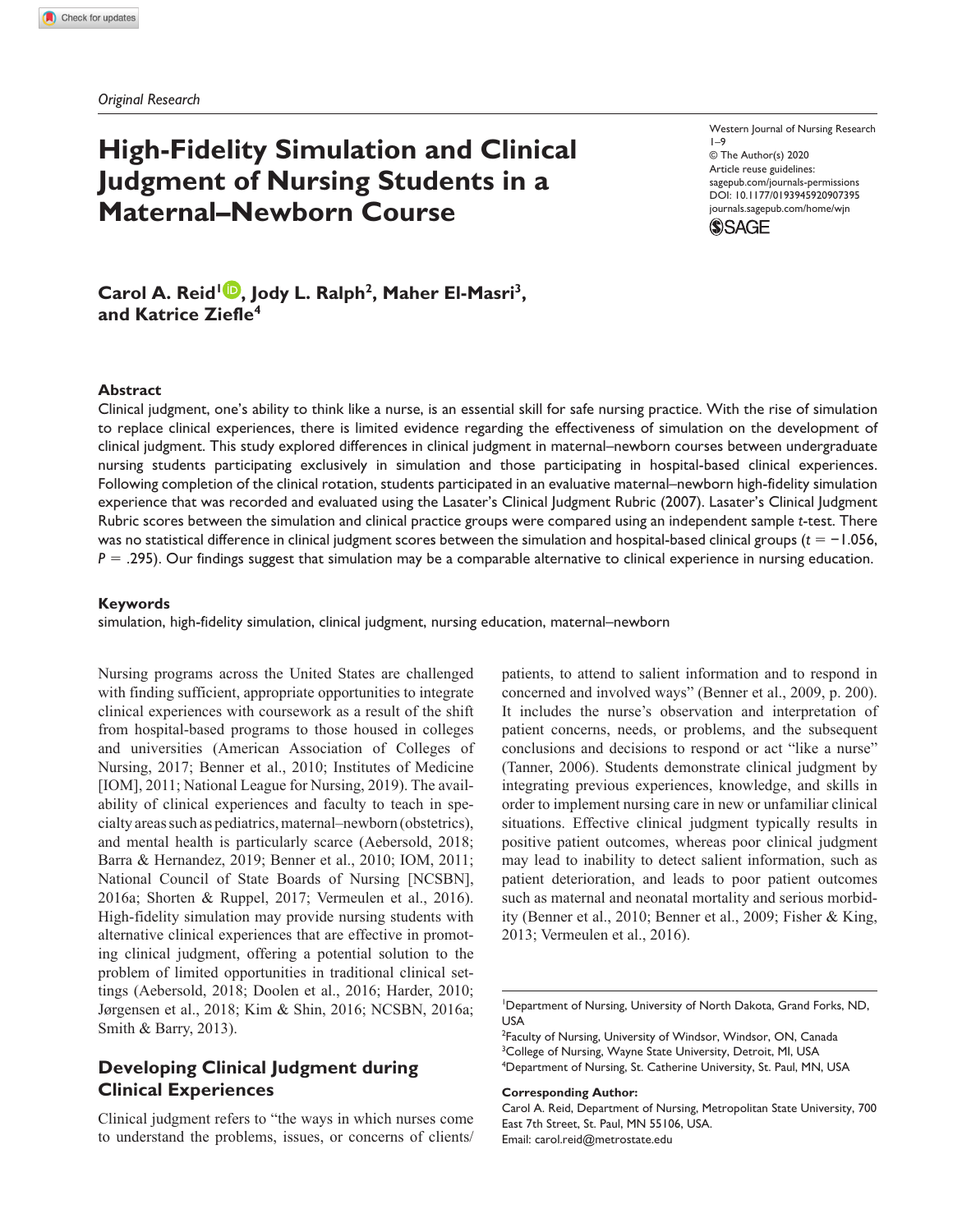Little evidence is available on the impact simulation or traditional clinical experiences have on clinical judgment, particularly in specialty practice areas. Studies comparing simulation to traditional, acute care, hospital-based clinical experiences in the acquisition of clinical judgment have been reported with encouraging results (Barra & Hernandez, 2019; Hayden et al., 2014; Schlairet & Fenster, 2012; Shorten & Ruppel, 2017; Watson et al., 2012). Participation in highfidelity simulation improves cognitive and clinical skills (Haddeland et al., 2018; Hayden et al., 2014; Lee & Oh, 2015). The seminal study by NCSBN reported that students participating in high-quality simulation experiences achieved clinical judgment and other end of program educational outcomes that were comparable to those of students whose clinical experiences were mainly traditional clinical hours. In the NCSBN study, up to half of clinical hours in traditional clinical settings were replaced with simulation (Hayden et al., 2014). The current study differs from the NCSBN study in that it specifically investigated if there was a difference in clinical judgment among nursing students participating solely in high-fidelity simulation and those who participate solely in hospital-based clinical experiences in a maternal– newborn setting.

# **Theoretical Framework**

Tanner's Clinical Judgment Model (Tanner, 2006), which includes four dimensions of clinical judgment—noticing, interpreting, responding, and reflecting—was utilized as the framework for this study. Through these four dimensions, the nurse identifies the concern and intervenes to facilitate achievement of the goals set between the nurse and the patient. Each dimension of clinical judgment includes several characteristics.

Noticing is the "perceptual grasp of the situation at hand" (Tanner, 2006, p. 208). It evolves from the nurse's expectations of the situation based on her/his knowledge of the patient and the patient's patterns of response, clinical knowledge from experience, and knowledge from formal education.

Interpreting occurs when the nurse develops a sufficient understanding of a situation that enables her/him to integrate knowledge, experience, and values to decide on the appropriate course of action for that situation (responding). The patient's response to the intervention will either support or challenge the clinical judgment and subsequent intervention (Tanner, 2006).

Reflection occurs both during and after the situation and is a significant aspect of this model. Reflection during the situation (reflection-in-action) is the nurse's ability to read the patient's responses to interventions, and adapt future interventions based on the assessment. Reflection that occurs after the situation (reflection-on-action) adds to the nurse's experience and supplements the clinical knowledge base. Reflection requires a sense of responsibility on the part of the nurse; the ability and desire to connect the actions taken with

the outcome and determine what occurred as a result of the nursing interventions implemented or actions taken. Reflection-on-action is often triggered by breakdown in clinical judgment and is critical for the development of clinical knowledge and improvement in clinical reasoning (Tanner, 2006). Reflection-on-action drives the nurse to review the situation in depth, including the nurse's response and desire to learn from the perceived mistakes (Tanner, 2006). Using the four aspects of this model, that is, noticing, responding, interpreting and reflecting, the nurse identifies the concern and intervenes to facilitate achievement of the goals set between the nurse and the patient.

# *Purpose*

The purpose of this study was to explore the difference in clinical judgment between nursing students who participate exclusively in simulation and those who participate exclusively in acute care hospital-based clinical experiences in a maternal–newborn clinical course.

# **Methods**

# *Design*

A two-group, post-test study design was implemented. Following completion of the clinical or simulation experiences for a maternal–newborn clinical course, each student participated in an evaluative high-risk high-fidelity maternal–newborn simulation and subsequent debriefing. The Lasater Clinical Judgment Rubric (LCJR) (Lasater, 2007) was used to measure nursing students' clinical judgment following completion of simulation or hospital-based clinical experiences. The Principal Investigator (PI) is a nurse educator with extensive formal training and experience in the use of simulation. To minimize potential risk to student participants, the PI was not an employee of the nursing programs identified in recruitment and none of the students approached to participate were students of the PI.

### *Sample*

Accredited professional nursing education (baccalaureate and associate degree) programs using both simulation and acute care hospital-based clinical placements to provide students with maternal–newborn clinical experiences were identified. Two nursing programs that met the inclusion and exclusion criteria agreed to allow recruitment of students. Letters of support were obtained from program administrators approving study recruitment. Institutional Research Board (IRB) approval from the University of North Dakota and each of the institutions with programs participating in the study was obtained. Students enrolled in the maternal– newborn clinical course were invited to participate in the study via an email from the PI, forwarded by the institution.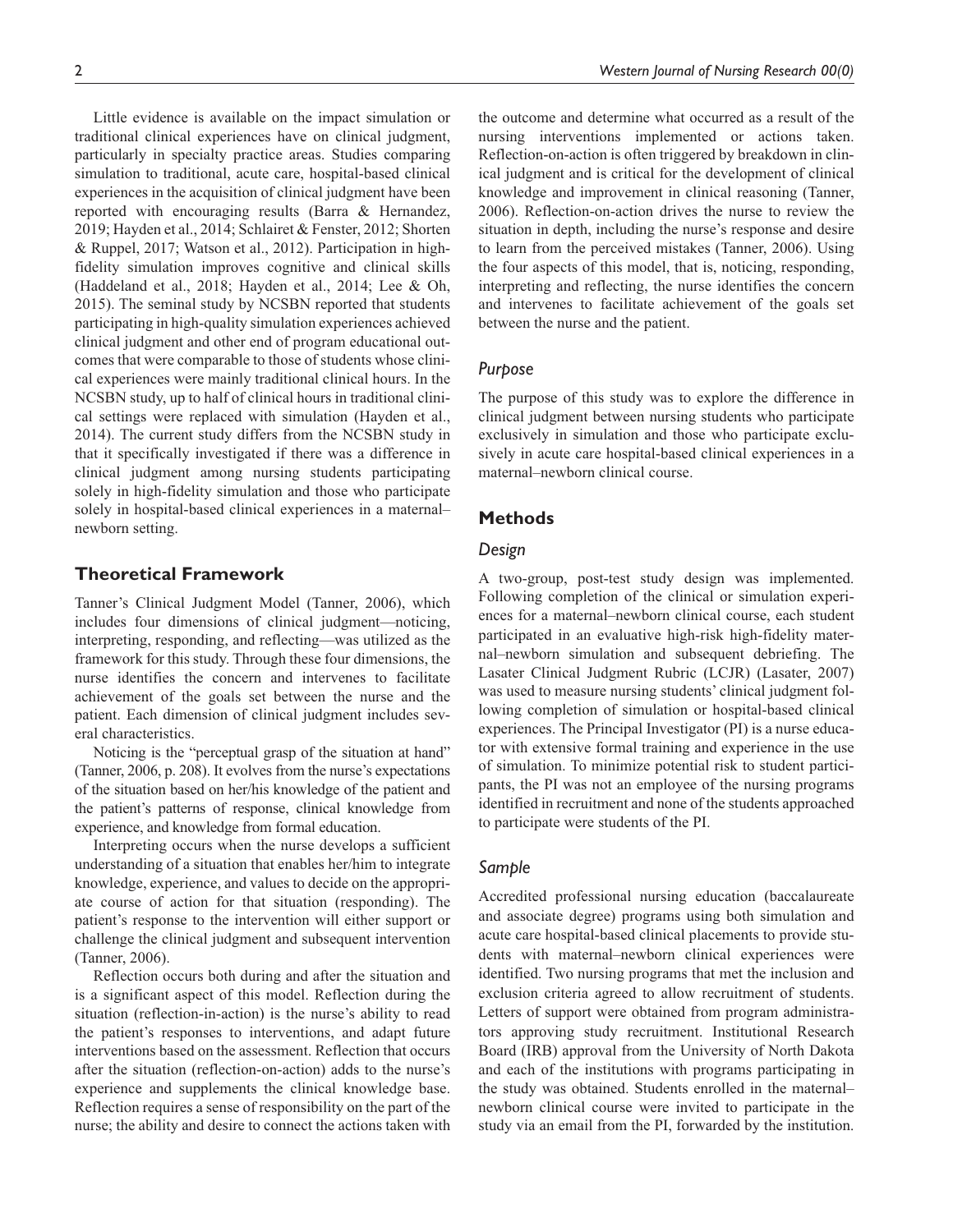The PI met with potential participants to explain the study, eligibility, procedures, and requirements. A total sample of 71 students consented to participate in the study and completed the demographic survey, providing a response rate of 89.9%. Due to camera failure, nine of the evaluative simulations were not recorded, yielding a convenience sample of 62 students. This sample was deemed sufficient based on an assumed medium effect size of 0.5, and alpha of 0.05, and 80% power (Faul et al., 2007).

## *Setting*

Students enrolled in the maternal–newborn clinical course as part of the accredited professional nursing programs provided consent and completed a demographic survey. Based on course registration, and prior to recruitment and consenting to participate in the study, clinical course faculty assigned students to clinical groups of 6–8 students. Each group of students participated in acute care, hospital-based or simulation experiences as scheduled by the clinical course team leader of the participating nursing program. Regardless of group assignment, participants were required to complete two clinical experiences at the assigned clinical site, either exclusively hospital-based or exclusively simulation. Each clinical experience was 6 to 8 hours in length.

Students completed similar preparation for the clinical or simulation experience, including previous simulation experiences, didactic maternal–newborn course material, orientation to the clinical and simulation sites, and specific information on the assigned mother–baby dyad (pre-brief). Postclinical debriefing occurred at the end of each clinical or simulation day. An ideal hospital-based patient care assignment allowed each student to provide care for a first time mother–newborn dyad following either vaginal or cesarean section birth. The mother–baby dyad was stable and without significant medical or psychosocial comorbidities. The student was expected to complete a full nursing assessment, identify nursing diagnoses and priorities for care, administer medications, perform patient teaching, and document using the electronic health record (EHR) under the observation of the instructor or staff nurse. The simulation based experiences mimicked the ideal hospital based experience. Simulations utilized high-fidelity manikins and clinical equipment (bed, IV pump, and academic EHR) and included review of a patient chart and case studies using an academic EHR; identification of nursing diagnoses and priorities for care; provision of physical care and teaching topics typical in the maternal–newborn clinical area to an assigned simulated mother–baby dyad.

### *Instrumentation*

A standardized simulation scenario, retrieved from a simulation scenario bank (Murray, 2011) associated with a maternal–newborn nursing text, was used for the evaluative simulation experience. In this simulation, a woman, having

given birth 1 to 2 hours prior, presents with signs of postpartum hemorrhage: a boggy fundus, significant lochia (blood, mucus, and uterine tissue from the vagina after giving birth), and complaints of severe cramping and abdominal pain. Postpartum hemorrhage remains a leading cause of maternal death and is one of the more common complications encountered in the maternal–newborn clinical area (Borovac-Pinheiro et al., 2018).

The Lasater Clinical Judgment Rubric (LCJR) (Lasater, 2007), which was developed based on Tanner's Clinical Judgment Model (Tanner, 2006), was used to measure nursing students' clinical judgment following completion of acute care hospital-based or simulation clinical experiences. The LCJR consists of subscales corresponding to the four dimensions—noticing, interpreting, responding, and reflecting—and quantifies the level of clinical judgment (Lasater, 2007). The rubric offers language to describe dimensions of clinical judgment and uses a Likert-type scale indicating level of clinical judgment from 1 to 4 (beginning, developing, accomplished, exemplary), in 11 items within the four dimensions. Items include characteristics such as recognizing deviations from expected patterns, information seeking, prioritizing findings, communicating clearly, performing in a confident manner, and demonstrating well-planned interventions. Table 1 lists the dimensions of the rubric and corresponding characteristics. The rubric uses universally understood language and sets standards that participants can comprehend. Scores on the LCJR range between 11 and 44 (Lasater, 2007). Clinical judgment for any given student was calculated using her/his composite (total) score on all four dimensions of the LCJR.

Validity and reliability of the LCJR have been established (Adamson et al., 2012; Adamson & Kardong-Edgren, 2012; Lasater, 2007; Strickland et al., 2017; Victor-Chmil & Larew, 2013). Students whose domain-specific knowledge was stronger demonstrated improved clinical judgment on the LCJR, thus supporting content validity (Adamson et al., 2012, p. 71). Comparison of groups on clinical judgment aspects (noticing, interpreting, responding, and reflecting) resulted in significant *p-*values (< .05) as well as effect size greater than 0.76 and associated z-scores of >78 (Adamson et al., 2012, p. 72), further supporting the LCJR's validity. Adamson and colleagues (2012) found faculty raters accurately and consistently identified the intended level of student performance using the LCJR (intraclass correlation, ICC = 0.889) and Strickland and colleagues (2017) reported a positive correlation between faculty evaluator and student scores using the LCJR.

The PI of this study was the sole rater of the final evaluative simulation recordings, consequently consistency by the single rater (intrarater reliability) was a key consideration. Several measures were implemented to minimize bias and improve intrarater reliability and validity. The PI was not employed by the institutions from which participants were recruited, was blinded to the study groups during the rating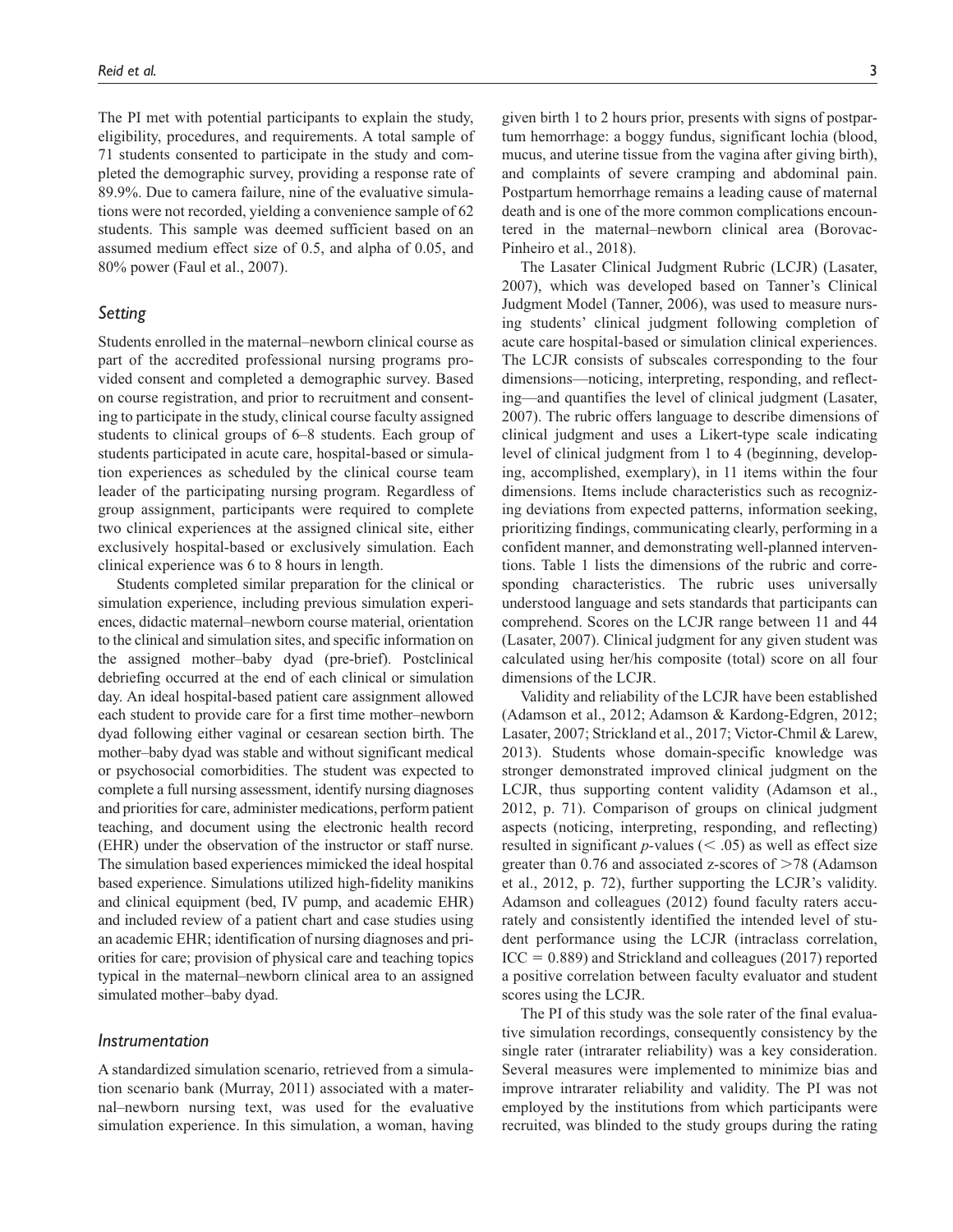| <b>Dimension</b>              | Characteristic               | Score Range by Dimension |  |  |
|-------------------------------|------------------------------|--------------------------|--|--|
| <b>Effective noticing</b>     | Focused assessment           | $3 - 12$                 |  |  |
|                               | Recognizing deviations from  |                          |  |  |
|                               | expected patterns            |                          |  |  |
|                               | Information seeking          |                          |  |  |
| <b>Effective interpreting</b> | Making sense of the data     | $2 - 8$                  |  |  |
|                               | Prioritizing                 |                          |  |  |
| Effective responding          | Calm, confident manner       | $4 - 16$                 |  |  |
|                               | Clear communication          |                          |  |  |
|                               | Well-planned interventions   |                          |  |  |
|                               | Skillful actions             |                          |  |  |
| <b>Effective reflecting</b>   | Evaluation and self-analysis | $2 - 8$                  |  |  |
|                               | Commitment to improvement    |                          |  |  |

**Table 1.** Dimensions of Lasater Clinical Judgment Rubric, Characteristics and Score Range.

process, and did not communicate evaluation ratings to the course instructors. All ratings were completed using audio and video recordings that included two camera angles for each recording of the simulation and audio recording of the debriefing. The PI (rater) viewed each student's 45–60 minute scenario recording, stopped, rewound, and reviewed recordings as needed to ensure all student actions were included in the evaluation rating. A test–retest method of evaluation was conducted by the PI to promote intrarater reliability. The PI rescored approximately 10 percent of previously viewed recordings and compared scores to ensure consistency. A 91% agreement between the two ratings was noted. Differences in subscores were evaluated; recordings were viewed repeatedly until differences were clarified. Scores were then corrected. This test–retest method of evaluation promotes intrarater reliability (Adamson, 2014, p. 158).

# *Data Collection*

In the final evaluative, high-fidelity simulation, students provided care to manikins mimicking a postpartum woman and neonate in the initial postpartum period, one to two hours after birth. After receiving report on the mother/neonate dyad, students encountered an adult manikin lying flat in bed, with the baby manikin in the bassinet nearby. Students were expected to complete assessments; notice, interpret, and respond to the mother's boggy fundus, significant lochia (blood, mucus, and uterine tissue from the vagina after giving birth), and complaints of severe cramping and abdominal pain (signs of postpartum hemorrhage); cues from the neonate such as crying, circumoral cyanosis, and low temperature; and the mother's requests to begin breastfeeding.

Each student was an active participant in the role of the registered nurse during the simulation. Faculty acting as the voice of the patient had a script to follow with cues and prompts to ensure that each simulation experience was presented consistently. Debriefings, facilitated by faculty, included review of selected portions of the recording and prompts for students to reflect on actions taken. Evaluative simulation experiences, including debriefing, were audio and video recorded. Recordings were labeled with student code created at time of consent. Following the conclusion of the academic term, the PI evaluated all audio and video recordings and entered scores on the LCJR (Lasater, 2007).

## *Data Analysis*

Data were analyzed using the Statistical Package for Social Sciences (SPSS) version 22. Demographic data were analyzed to describe the sample characteristics and compare these characteristics between the two study groups. The descriptive analysis included review of frequency of participant gender, age range, race/ethnicity, highest degree earned, current employment status, and program type. After all recordings were viewed and scored, the PI obtained clinical group designation, by code, for each participant. Clinical judgment scores were calculated. Difference in clinical judgment scores between the two groups was examined using independent samples *t*-test. Statistical inference was based on a two-tailed alpha of 0.05.

# **Results**

# *Sample Characteristics*

As displayed in Table 2, the sample  $(n = 62)$  was predominantly female  $(77.4\%, n = 48)$ , and White non-Hispanic  $(61.3\%, n = 38)$ . Twenty-three percent  $(n = 14)$  self-identified as Black/African American, 10% (*n* = 6) as Asian, 3 percent  $(n = 2)$  as Hispanic, and 3 percent as other  $(n = 2)$ . Seventy-six percent of the participants  $(n = 47)$  were enrolled in an associate degree nursing program, and 24%  $(n = 15)$  were enrolled in a baccalaureate degree nursing program. The majority of participants (48%) were age 25– 34 years.

Among the 62 students whose recordings were scored, 43.5% (*n* = 27) participated in simulation maternal–newborn clinical experiences and 56.5% (*n* = 35) participated in hospital-based maternal–newborn clinical experiences.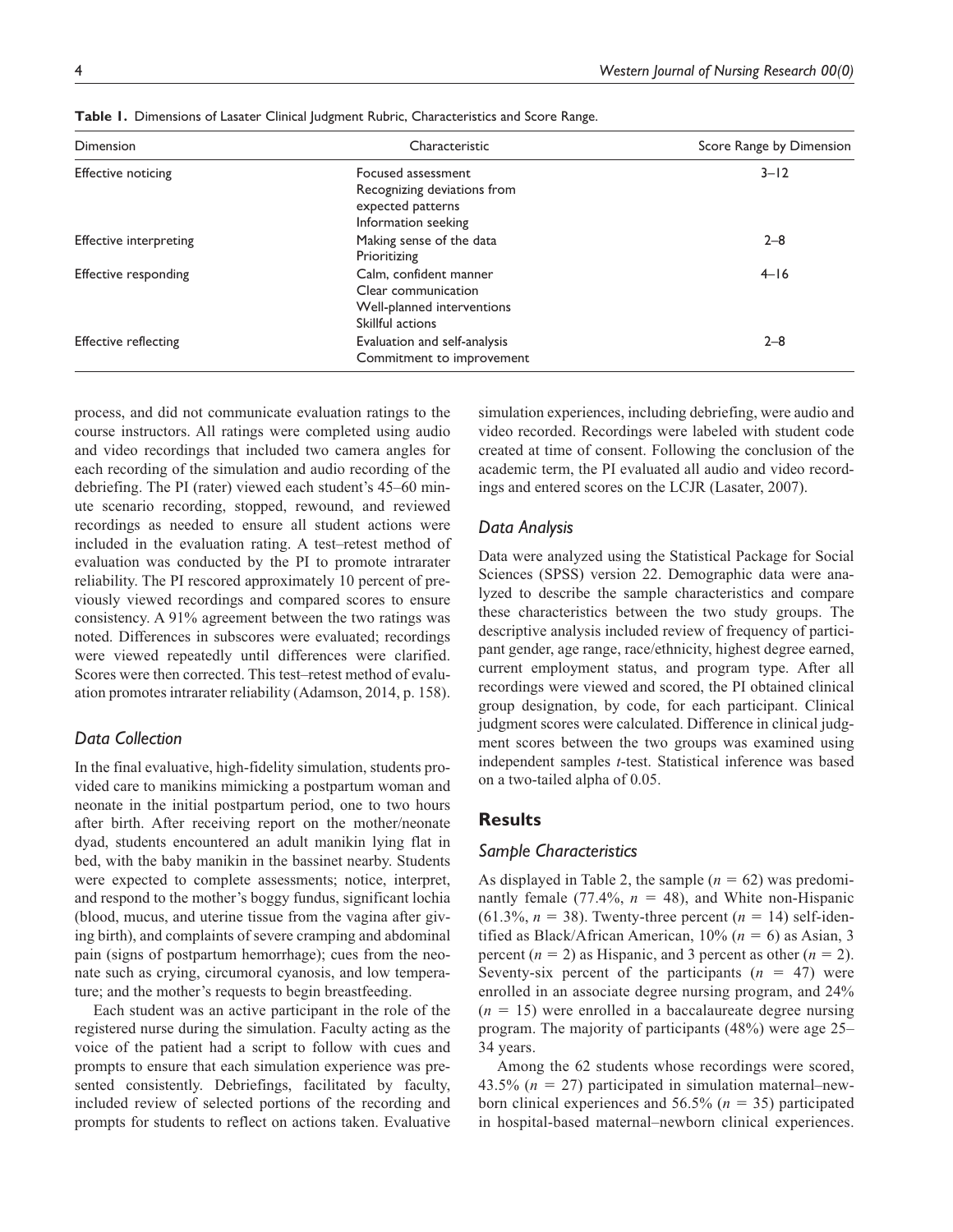|                      |                        | Clinical Group        |                  |       |        |  |
|----------------------|------------------------|-----------------------|------------------|-------|--------|--|
| Variable             | Hospital<br>$[n (\%)]$ | Simulation<br>[n (%)] | Total<br>[N (%)] | $x^2$ | Þ      |  |
| Program              |                        |                       |                  | 4.302 | $*038$ |  |
| Associate            | 30 (85.7)              | 17(63)                | 47 (75.8)        |       |        |  |
| <b>Baccalaureate</b> | 5(14.3)                | 10(37)                | 15(24.2)         |       |        |  |
| Age in years         |                        |                       |                  | 3.552 | .314   |  |
| $18 - 24$            | 10(28.6)               | 12(44.4)              | 22(35.5)         |       |        |  |
| $25 - 34$            | 18(51.4)               | 12(44.4)              | 30(48.4)         |       |        |  |
| $35 - 44$            | 4(11.4)                | 3(11.1)               | 7(11.3)          |       |        |  |
| >44                  | 3(8.6)                 | 0(0)                  | 3(4.8)           |       |        |  |
| Gender               |                        |                       |                  | 0.451 | .291   |  |
| Female               | 26(74.3)               | 22(81.5)              | 48 (77.4)        |       |        |  |
| Male                 | 9(25.7)                | 5(18.5)               | 14(22.6)         |       |        |  |
| Ethnicity            |                        |                       |                  | 4.965 | .291   |  |
| White non-Hispanic   | 18(51.4)               | 20(74.1)              | 38(61.3)         |       |        |  |
| <b>Black</b>         | 9(25.7)                | 5(18.5)               | 14(22.6)         |       |        |  |
| Asian                | 4(11.4)                | 2(7.4)                | 6(9.7)           |       |        |  |
| Hispanic             | 2(5.7)                 | 0(0)                  | 2(3.2)           |       |        |  |
| Other                | 2(5.7)                 | 0(0)                  | 2(3.2)           |       |        |  |

**Table 2.** Comparison of Demographic Information between Student Participant Groups.

(\*) indicates significance at a two-tailed alpha of 0.05.

|  | Table 3. Differences in Mean Scores on the Lasater Clinical Judgment Rubric (LCJR). |  |  |  |  |  |  |  |  |  |  |
|--|-------------------------------------------------------------------------------------|--|--|--|--|--|--|--|--|--|--|
|--|-------------------------------------------------------------------------------------|--|--|--|--|--|--|--|--|--|--|

|                                     | Mean LCJR |      |           |          |      |
|-------------------------------------|-----------|------|-----------|----------|------|
| Variable                            | Score     | SD   | Range     |          |      |
| Hospital-based clinical experiences | 30.29     | 6.72 | $17 - 41$ | $-1.056$ | .295 |
| Simulation clinical experiences     | 31.96     | 5.44 | $22 - 40$ |          |      |
|                                     |           |      |           |          |      |

 $N = 62 * p < .05$ .

The groups were statistically different in nursing education program type (baccalaureate or associate degree)  $(x^2 =$ 4.302,  $df = 1$ ,  $p = .038$ ). No statistically significant differences were found between the simulation and hospitalbased clinical groups in other demographic data (age, gender, race/ethnicity, highest degree earned, grade in maternal–newborn didactic course, and current employment status).

# *Clinical Judgment*

The LCJR scores ranged from  $17 - 41$  (Mean = 31.02, SD)  $\pm$ 6.21). The mean LCJR score the hospital-based maternal– newborn clinical experience group was  $30.29 \pm 6.72$ , while the mean score for the simulation maternal–newborn clinical experience group was  $31.963 \pm 5.44$ . There was no statistically significant difference in clinical judgment between the two groups  $(t = -1.056, p = .295)$ . Differences in mean LCJR scores are presented in Table 3.

# **Discussion**

Academic institutions are tasked to provide high-quality clinical experiences for nursing students despite limited availability of qualified nursing faculty, increasing number of programs competing for the same clinical sites, and the amount of time clinical instructors are able to spend in direct supervision of students (Benner et al., 2010; Hayden et al., 2014; IOM, 2011; NCSBN, 2016a). High-fidelity simulation allows educators to replicate many patient situations. Simulation provides students with opportunities to practice and hone their cognitive, psychomotor, and critical thinking skills (Hayden et al., 2014; Jeffries & Rizzolo, 2007; Kim & Shin, 2016). As a result of the reduced access to hospital and other traditional clinical experiences, and the research supporting the use of simulation as a clinical learning experience, nursing education programs are integrating simulation into curricula (Jeffries et al., 2015).

In our study, clinical judgment scores for participants in the simulation maternal–newborn clinical experiences were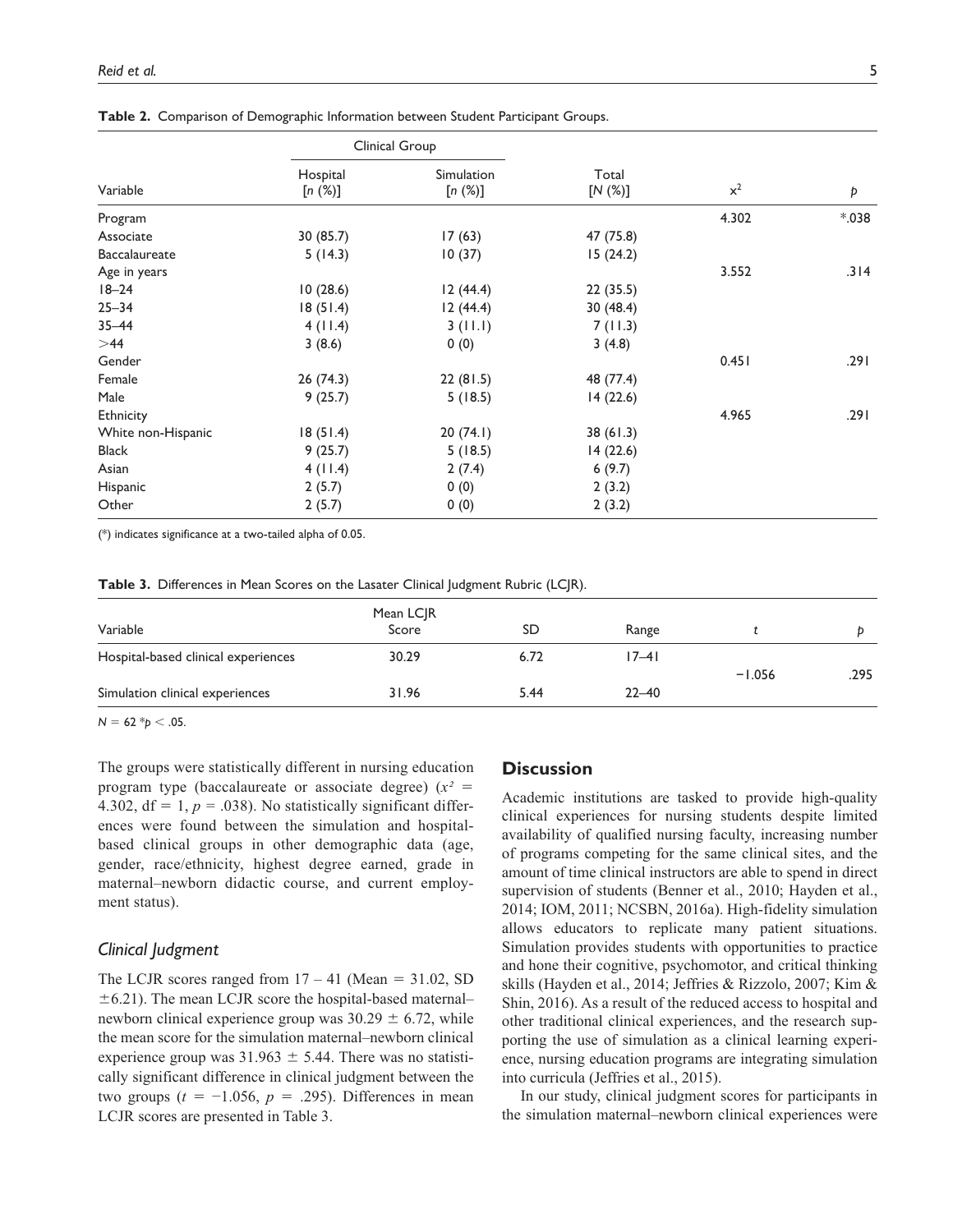not statistically different from the scores for participants in the hospital-based maternal–newborn clinical experiences. These findings suggest that clinical judgment scores are comparable when students participate in simulation clinical experiences as compared to hospital-based clinical practice in the maternal–newborn clinical area. Other studies comparing simulation to hospital-based clinical experiences reported similar results for evaluations of clinical judgment (Barra & Hernandez, 2019; Hayden et al., 2014; Schlairet & Fenster, 2012; Victor, 2017; Watson et al., 2012). It should be noted that in these studies, simulation was used to replace a percentage of clinical hours with simulation.

Our study looked at full replacement of acute care, hospital-based clinical hours in this specialty area, and therefore contributes to the body of knowledge related to simulation as a clinical replacement. As noted above, many studies, including the NCSBN simulation study (Hayden et al., 2014), replaced a portion of the clinical hours with simulation. Clinical experiences for nursing students in the acute care, hospital-based maternal–newborn area are limited (Benner et al., 2010; IOM, 2011). The results of this study, replacing 100% of hospital-based maternal–newborn clinical with simulation, inform educators when making decisions regarding options for maternal–newborn clinical learning experiences.

In addition to the time spent in simulation, the quality of the clinical experiences must also be considered. This includes ensuring that experiences are supervised by qualified nurse educators, students have opportunities to meet course objectives and receive timely and specific feedback (Doolen et al. 2016; Harder, 2015; International Nursing Association for Clinical Simulation and Learning (INACSL) Board of Directors, 2016; NCSBN, 2016b; Smith & Barry, 2013). The INACSL Standards of Best Practice: Simulation<sup>SM</sup> (INACSL Board of Directors, 2016) were evident in review of the simulations used in this study, including professional integrity of the participants; participant objectives; faculty members (facilitators) with training and experience in simulation; space, equipment and supplies to create a realistic environment that mirrors the clinical setting; faculty content experts to create and implement theory based simulations and debriefing. Utilizing evidence-based best practices in simulation programs ensures high-quality learning opportunities for students.

The results of this study provide further evidence that simulation may be an effective alternative to hospital-based clinical experiences in the maternal–newborn clinical area, if the simulation educational environment is comparable to the environment and experiences in this study. Results of this study will contribute to the best practices for nursing education concerning the use of simulation experiences for maternal–newborn and other specialty clinical areas.

Arranging clinical experiences in the maternal–newborn clinical area will continue to be a challenge. The perceived increased workload for staff when facilitating student experiences in the hospital-based clinical environment (Hathorn

et al., 2009), litigious nature of environments such as intensive care and maternal–newborn units (Mahlmeister, 2008), the increasing numbers of men in nursing (Budden et al., 2013), and the reports of gender bias (Cudé & Winfrey, 2007) also warrant alternative clinical opportunities for maternal– newborn clinical learning. Educators are challenged with ensuring that students have an opportunity to meet specific maternal–newborn learning objectives, such as experiencing the entire birth process, caring for a woman in labor or in the immediate postpartum, and caring for and assessing a neonate (Barra & Hernandez, 2019; Sittner et al., 2013; Vermeulen et al., 2016). Simulation will allow for these learning opportunities to be available for every student.

This study adds to the growing body of knowledge about replacing clinical experiences with simulation for the maternal–newborn clinical area if the simulation educational environment is comparable to the environment and experiences in this study. However, there is a need for more research to identify best practices in nursing clinical education (Harder, 2015).

Clinical experiences continue to be an important component of nursing education and simulation may not be an appropriate replacement for every clinical experience (Harder, 2015). Student nurses must have clinical experiences working with individuals across the health–wellness continuum and developmental lifespan. Further research is needed to identify specific student outcomes best met with simulation learning experiences and those ideally met by interacting with individuals in the clinical setting.

The simulation educational environment is critical to the success of a simulation program (INACSL Board of Directors, 2016). The availability and cost of physical, human resources required to carry out high-fidelity simulations is significant. Further research into the level of fidelity necessary for specific learning outcome achievement will help nursing programs prioritize and develop their simulation programs while maintaining the quality of education.

Transfer of learning and competence demonstrated from simulation to the clinical practice has not been adequately documented (Foronda et al., 2013; Jørgensen et al., 2018). This concern is beginning to be addressed in the literature for nursing (Hansen & Bratt, 2015; Hayden et al., 2014) and medicine (McGaghie et al., 2010). Hayden and colleagues (2014) reported nurse manager ratings of study participants employed as new graduates. After 6 months of employment as a registered nurse, participants in the three groups continued to show no significant difference in clinical judgment ratings. Additional longitudinal research to measure differences between simulation and clinical experiences with regards to knowledge acquisition, clinical judgment, and transferability to practice is needed.

The literature is beginning to address the areas of debriefing as it relates to fostering clinical judgment in simulation. Clinical "post-conferences" and simulation debriefings are similar in concept, but there is little research comparing the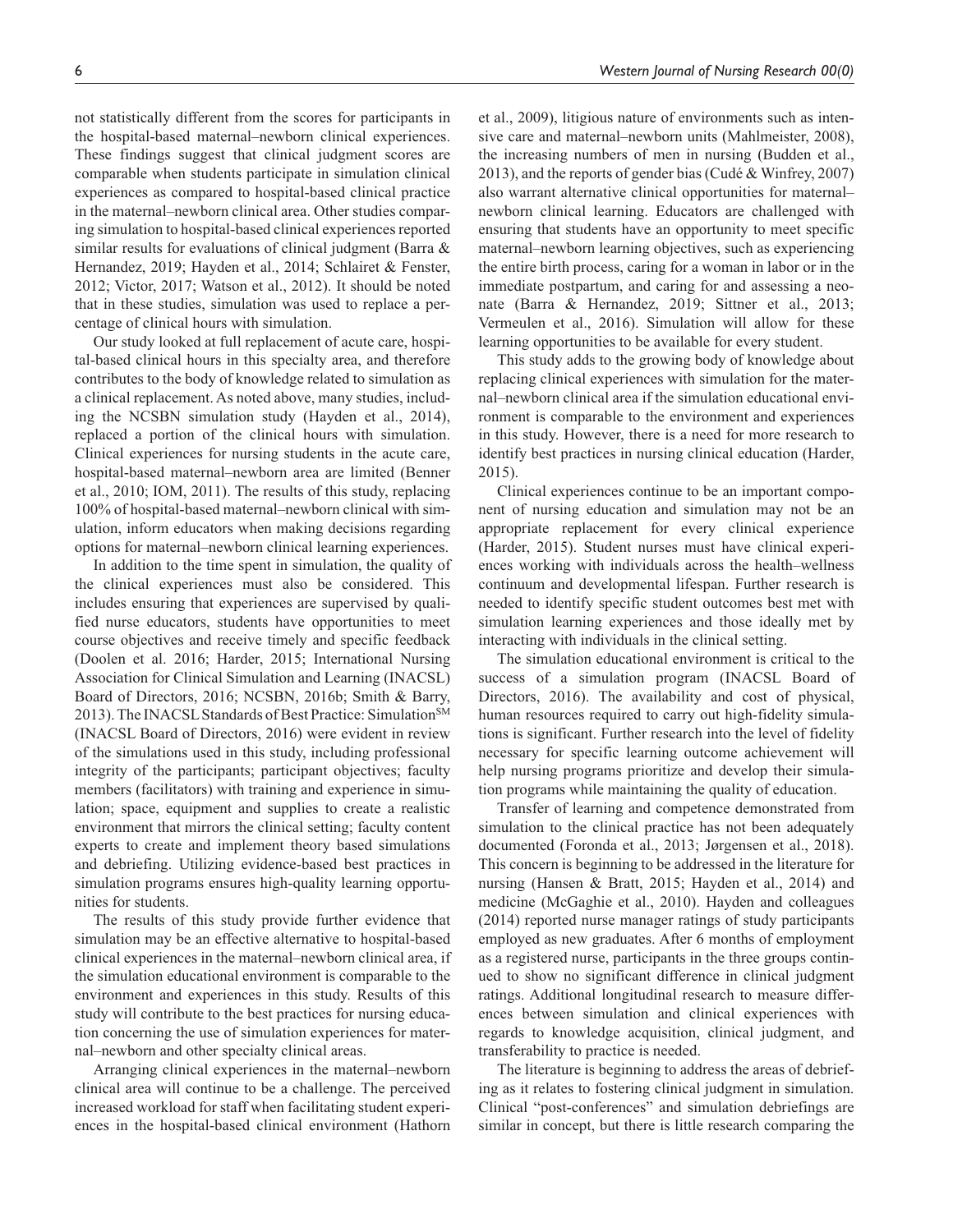effectiveness. Research and recommendations for implementation of debriefing methods in the clinical setting are needed (Aebersold, 2018; Hayden et al., 2014).

Despite the increased use of simulation in nursing programs (Hayden, 2010; Jørgensen et al., 2018), recruitment was a challenge in this study. Despite extensive efforts to maximize the recruitment process, including meetings with nursing program administrators to explore program eligibility, only two nursing programs were identified as using both simulation and hospital-based clinical experiences in a maternal–newborn course in which students participated in either simulation or hospital-based clinical experiences but not both. This resulted in a small sample size.

Post hoc power analysis using the G\*Power, a general power analysis program for statistical tests (Faul et al., 2007), indicated that based on our modest observed effect size (Cohen's  $d = .274$ ); a sample size of at least 434 (equally divided between the two groups) was needed to detect a difference if it existed. However, such a small effect size may not be clinically significant to warrant replication of the study (i.e., the mean difference between the two groups was very trivial; 31.95 versus 30.29).

The nonrandom group assignment to the clinical experiences was another limitation of the study. However, with the exception of program type, the groups were similar in all demographic characteristics as previously discussed, and the sample as a whole was consistent with the general characteristics of students in prelicensure nursing programs.

Finally, the simulation programs participating in this study did not use a formal simulation framework to develop the simulation experiences for their students. The researcher compared the simulation program and experiences to the Standards of Best Practice: Simulation<sup>SM</sup> (INACSL Board of Directors, 2016) and concluded they aligned with these best practices.

This study suggests that simulation, as described in this study, is an effective alternative to hospital-based clinical experiences in the maternal–newborn clinical area to promote clinical judgment. Best practices used in this study, including faculty with experience and training in simulation as a teaching strategy, adequate resources (human and physical) to support learners and create a realistic environment, and content experts to ensure simulations and debriefing is evidence-based, contribute to the strength of the results. This study supports the use of simulation for high-risk, low-frequency clinical situations or those experiences in the clinical area that are unpredictable, as often seen in the maternal– newborn clinical area. Careful consideration is needed to determine which clinical experiences are best completed with real patients in actual clinical settings and which are best replaced with simulation. The most significant finding in this study is that both clinical and simulation teaching strategies, when implemented in a structured manner, are effective means of achieving student outcomes related to clinical judgment.

## **Authors' Note**

Carol A. Reid is also affiliated with Department of Nursing, Metropolitan State University, St. Paul, MN, USA.

#### **Declaration of Conflicting Interests**

The author(s) declared no potential conflicts of interest with respect to the research, authorship, and/or publication of this article.

#### **Funding**

The author(s) disclosed receipt of the following financial support for the research, authorship, and/or publication of this article: Sigma Theta Tau International, Zeta Chapter (University of Minnesota, School of Nursing) provided financial support for this research. STTI Zeta Chapter had no involvement in study design, collection, analysis and interpretation of data, in writing the report, and in the decision to submit this manuscript for publication. IRB UND # UND0019141

# **ORCID iD**

Carol A. Reid **D** <https://orcid.org/0000-0002-7903-1939>

## **References**

- Aebersold, M. (2018). Simulation-based learning: No longer a novelty in undergraduate education. *OJIN: The Online Journal of Issues in Nursing*, *23*(2). [http://ojin.nursingworld.org/](http://ojin.nursingworld.org/MainMenuCategories/ANAMarketplace/ANAPeriodicals/OJIN/TableofContents/Vol-23-2018/No2-May-2018/Articles-Previous-Topics/Simulation-Based-Learning-Undergraduate-Education.html) [MainMenuCategories/ANAMarketplace/ANAPeriodicals/](http://ojin.nursingworld.org/MainMenuCategories/ANAMarketplace/ANAPeriodicals/OJIN/TableofContents/Vol-23-2018/No2-May-2018/Articles-Previous-Topics/Simulation-Based-Learning-Undergraduate-Education.html) [OJIN/TableofContents/Vol-23-2018/No2-May-2018/Articles-](http://ojin.nursingworld.org/MainMenuCategories/ANAMarketplace/ANAPeriodicals/OJIN/TableofContents/Vol-23-2018/No2-May-2018/Articles-Previous-Topics/Simulation-Based-Learning-Undergraduate-Education.html)[Previous-Topics/Simulation-Based-Learning-Undergraduate-](http://ojin.nursingworld.org/MainMenuCategories/ANAMarketplace/ANAPeriodicals/OJIN/TableofContents/Vol-23-2018/No2-May-2018/Articles-Previous-Topics/Simulation-Based-Learning-Undergraduate-Education.html)[Education.html](http://ojin.nursingworld.org/MainMenuCategories/ANAMarketplace/ANAPeriodicals/OJIN/TableofContents/Vol-23-2018/No2-May-2018/Articles-Previous-Topics/Simulation-Based-Learning-Undergraduate-Education.html)
- Adamson, K. A. (2014). Evaluation tools and metrics for simulation. In P. Jeffries (Ed.). *Clinical simulation in nursing education: Advanced concepts, trends, and opportunities*. (pp. 145–164). National League for Nursing.
- Adamson, K. A., Gubrud, P., Sideras, S., & Lasater, K. (2012). Assessing the reliability, validity, and use of the Lasater Clinical Judgment Rubric. *Journal of Nursing Education*, *51*, 66–73. <https://doi.org/10.3928/01484834-20111130-03>
- Adamson, K. A., & Kardong-Edgren, S. (2012). A method and resources for assessing the reliability of simulation evaluation instruments. *Nursing Education Perspectives*, *33*, 334–339. <https://doi.org/10.5480/1536-5026-33.5.334>
- American Association of Colleges of Nursing. (2017). *Fact sheet: Nursing shortage*. [http://www.aacnnursing.org/Portals/42/](http://www.aacnnursing.org/Portals/42/News/Factsheets/Nursing-Shortage-Factsheet-2017.pdf?ver=2017-10-18-144118-163) [News/Factsheets/Nursing-Shortage-Factsheet-2017.pdf?](http://www.aacnnursing.org/Portals/42/News/Factsheets/Nursing-Shortage-Factsheet-2017.pdf?ver=2017-10-18-144118-163) [ver=2017-10-18-144118-163](http://www.aacnnursing.org/Portals/42/News/Factsheets/Nursing-Shortage-Factsheet-2017.pdf?ver=2017-10-18-144118-163)
- Barra, M., & Hernandez, S. S. S. (2019). No room at the inn: Use of maternal-child simulation when hospital clinical is restricted. *Nursing Forum*, *54*, 23–29.<https://doi.org/10.1111/nuf.12293>
- Benner, P., Sutphen, M., Leonard, V., & Day, L. (2010). *Educating nurses: A call for radical transformation*. Jossey-Bass.
- Benner, P., Tanner, C., & Chesla, C. A. (2009). *Expertise in nursing practice: Caring, clinical judgment, and ethics* (2nd ed.). Springer.
- Borovac-Pinheiro, A., Pacagnella, R. C., Cecatti, J. G., Miller, S., El Ayadi, A. M., Souza, J. P., Durocher, J., Blumenthal, P. D., & Winikoff, B. (2018). Postpartum hemorrhage: New insights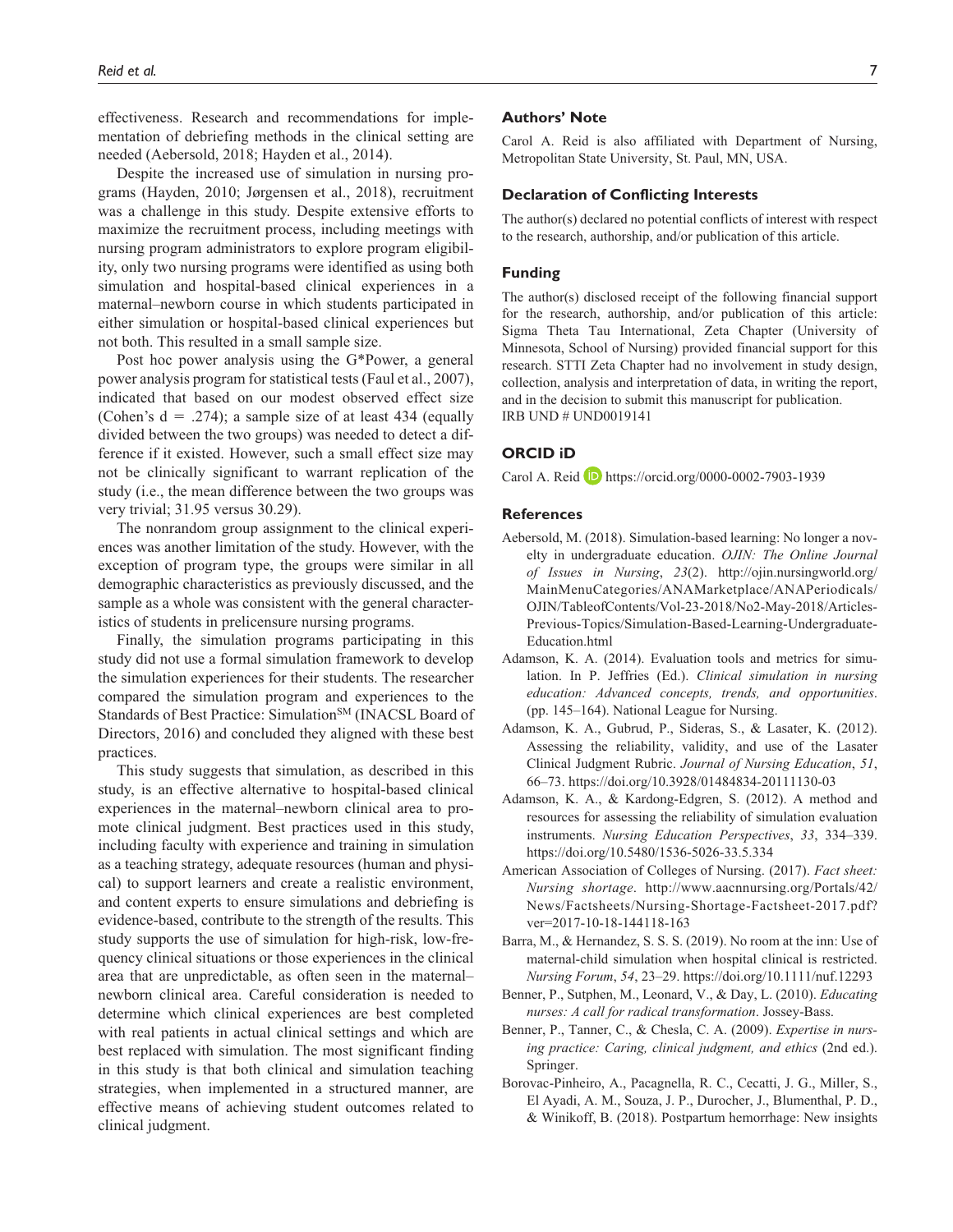for definition and diagnosis. *American Journal of Obstetrics & Gynecology*, *219*, 162–168. [https://doi.org/10.1016/j.](https://doi.org/10.1016/j.ajog.2018.04.013) [ajog.2018.04.013](https://doi.org/10.1016/j.ajog.2018.04.013)

- Budden, J. S., Zhong, E. H., Moulton, P., & Cimiotti, J. P. (2013). Highlights of the national workforce survey of Registered Nurses. *Journal of Nursing Regulation*, *4*, 5–14. [https://doi.](https://doi.org/10.1016/S2155-8256(15)30151-4) [org/10.1016/S2155-8256\(15\)30151-4](https://doi.org/10.1016/S2155-8256(15)30151-4)
- Cudé, G., & Winfrey, K. (2007). The hidden barrier: Gender bias: Fact or fiction? *Nursing for Women's Health*, *11*, 254–265. <https://doi.org/10.1111/j.1751-486X.2007.00165.x>
- Doolen, J., Mariani, B., Atz, T., Horsley, T. L., Rourke, J. O', McAfee, K., & Cross, C. L. (2016, June). High-fidelity simulation in undergraduate nursing education: A review of simulation reviews. *Clinical Simulation in Nursing*, *12*(7), 290–302. <https://doi.org/10.1016/j.ecns.2016.01.009>.
- Faul, F., Erdfelder, E., Lang, A. G., & Buchner, A. (2007). G\*Power 3: A flexible statistical power analysis program for the social, behavioral, and biomedical sciences. *Behavioral Research Methods*, *39*, 175–191. <https://doi.org/10.3758/bf03193146>
- Fisher, D., & King, L. (2013). An integrative literature review on preparing nursing students through simulation to recognize and respond to the deteriorating patient. *Journal of Advanced Nursing*, *69*, 2375–2388. [https://doi.org/10.1111/jan.12174.](https://doi.org/10.1111/jan.12174)
- Foronda, C., Liu, S., & Bauman, E. B. (2013). Evaluation of simulation in undergraduate nurse education: An integrative review. *Clinical Simulation in Nursing*, *9*, e1–e8. [https://doi.](https://doi.org/10.1016/j.ecns.2012.11.003) [org/10.1016/j.ecns.2012.11.003](https://doi.org/10.1016/j.ecns.2012.11.003)
- Haddeland, K., Slettebø, Å., Carstens, P., & Fossum, M. (2018). Nursing students managing deteriorating patients: A systematic review and meta-analysis. *Clinical Simulation in Nursing*, *21*, 1–15. <https://doi.org/10.1016/j.ecns.2018.05.001>.
- Hansen, J., & Bratt, M. (2015). Competence acquisition using simulated learning experiences: A concept analysis. *Nursing Education Perspectives*, *36*, 102–107. [https://doi.](https://doi.org/10.5480/13-1198) [org/10.5480/13-1198](https://doi.org/10.5480/13-1198)
- Harder, B. N. (2010). Use of simulation in teaching and learning in health sciences: A systematic review. *Journal of Nursing Education*, *49*, 23–28. [https://doi.org/10.3928/01484834-](https://doi.org/10.3928/01484834-20090828-08) [20090828-08](https://doi.org/10.3928/01484834-20090828-08)
- Harder, N. (2015). Replace is not a four letter word. *Clinical Simulation in Nursing*, *11*, 435–436. [https://doi.org/10.1016/j.](https://doi.org/10.1016/j.ecns.2015.07.001) [ecns.2015.07.001](https://doi.org/10.1016/j.ecns.2015.07.001)
- Hathorn, D., Machtmes, K., & Tillman, K. (2009). The lived experience of nurses working with student nurses in the clinical environment. *The Qualitative Report*, *14*, 227–244. [http://nsu](http://nsuworks.nova.edu/tqr/vol14/iss2/2)[works.nova.edu/tqr/vol14/iss2/2](http://nsuworks.nova.edu/tqr/vol14/iss2/2)
- Hayden, J. (2010). Use of simulation in nursing education: National survey results. *Journal of Nursing Regulation*, *1*, 52–57. [https://](https://doi.org/10.1016/s2155-8256(15)30335-5) [doi.org/10.1016/s2155-8256\(15\)30335-5](https://doi.org/10.1016/s2155-8256(15)30335-5)
- Hayden, J. K., Smiley, R. A., Alexander, M., Kardong-Edgren, S., & Jeffries, P. R. (2014). The NCSBN National Simulation Study: A longitudinal, randomized, controlled study replacing clinical hours with simulation in prelicensure nursing education. *Journal of Nursing Regulation*, *5*(2), July 2014 Supplement. [https://doi.org/10.1016/s2155-8256\(15\)30062-4](https://doi.org/10.1016/s2155-8256(15)30062-4)
- Institutes of Medicine of the National Academies (IOM). (2011). *The future of nursing: Leading change, advancing health*. The National Academies Press.
- International Nursing Association for Clinical Simulation and Learning (INACSL) Board of Directors. (2016). INACSL

Standards of Best Practice: Simulation<sup>SM</sup> (revised). *Clinical Simulation in Nursing*, *12*(S), S5–S50. [https://www.inacsl.org/](https://www.inacsl.org/inacsl-standards-of-best-practice-simulation/) [inacsl-standards-of-best-practice-simulation/](https://www.inacsl.org/inacsl-standards-of-best-practice-simulation/)

- Jeffries, P. R., Dreifuerst, K. T., Kardong-Edgren, S., & Hayden, J. (2015). Faculty development when initiating simulation programs: Lessons learned from the National Simulation Study. *Journal of Nursing Regulation*, *5*(4), 17–23. [https://doi.](https://doi.org/10.1016/S2155-8256(15)30037-5) [org/10.1016/S2155-8256\(15\)30037-5](https://doi.org/10.1016/S2155-8256(15)30037-5)
- Jeffries, P., & Rizzolo, M. A. (2007). Final report of the NLN/ Laerdal simulation study. In P. Jeffries (Ed.) *Simulation in nursing education: From conceptualization to evaluation*. (pp. 147–159). National League for Nursing.
- Jørgensen, B. E., Larsen, M., & Gram, B. (2018). Simulation as an educational tool in acute nursing care: A controlled intervention study. *Nurse Education in Practice*, *32*, 28–33. [https://doi.](https://doi.org/0.1016/j.nepr.2018.07.001) [org/0.1016/j.nepr.2018.07.001](https://doi.org/0.1016/j.nepr.2018.07.001)
- Kim, S., & Shin, G. (2016). Effects of nursing process-based simulation for maternal child emergency nursing care on knowledge, attitude, and skills in clinical nurses. *Nurse Education Today*, *37*, 59–65. <https://doi.org/10.1016/j.nedt.2015.11.016>
- Lasater, K. (2007). Clinical judgment development: Using simulation to create an assessment rubric. *Journal of Nursing Education*, *46*, 496–503. [https://doi.org/110.3928/01484834-](https://doi.org/110.3928/01484834-20071101-04) [20071101-04](https://doi.org/110.3928/01484834-20071101-04)
- Lee, J., & Oh, P. (2015). Effects of the use of high-fidelity human simulation in nursing education: A meta-analysis. *Journal of Nursing Education*, *54*, 501–507. [https://doi.](https://doi.org/10.3928/01484834-20150814-04) [org/10.3928/01484834-20150814-04](https://doi.org/10.3928/01484834-20150814-04)
- Mahlmeister, L. R. (2008). Best practices in perinatal nursing: Collaborating with student nurses to ensure high-reliability care. *Journal of Perinatal & Neonatal Nursing*, *22*, 8–11. <https://doi.org/10.1097/01.JPN.0000311868.23205.00>
- McGaghie, W. C., Issenberg, S. B., Petrusa, E. R., & Scalese, R. J. (2010). A critical review of simulation-based medical education research: 2003–2009. *Medical Education*, *44*, 50–63. <https://doi.org/10.1111/j.1365-2923.2009.03547.x>
- Murray, S. S. (2011). *Simulation Learning System for Murray: Foundations of maternal–newborn & women's health nursing* (5th ed.). Saunders.
- National Council of State Boards of Nursing. (2016a). *2015–2016 Nursing Education Trends Committee Report*. [https://www.](https://www.ncsbn.org/2016_Nursing_Education_Trends_Committee_Report.pdf) [ncsbn.org/2016\\_Nursing\\_Education\\_Trends\\_Committee\\_](https://www.ncsbn.org/2016_Nursing_Education_Trends_Committee_Report.pdf) [Report.pdf](https://www.ncsbn.org/2016_Nursing_Education_Trends_Committee_Report.pdf)
- National Council of State Boards of Nursing. (2016b). *NCSBN Simulation Guidelines for Prelicensure Nursing Education Programs*. [https://www.ncsbn.org/16\\_Simulation\\_Guidelines.pdf](https://www.ncsbn.org/16_Simulation_Guidelines.pdf)
- National League for Nursing. (2019). *Biennial survey of schools of nursing, academic year 2017–2018: Lack of clinical placements is main obstacle to expanding capacity by program type*. [http://](http://www.nln.org/newsroom/nursing-education-statistics/biennial-survey-of-schools-of-nursing-academic-year-2017-2018) [www.nln.org/newsroom/nursing-education-statistics/biennial](http://www.nln.org/newsroom/nursing-education-statistics/biennial-survey-of-schools-of-nursing-academic-year-2017-2018)[survey-of-schools-of-nursing-academic-year-2017-2018](http://www.nln.org/newsroom/nursing-education-statistics/biennial-survey-of-schools-of-nursing-academic-year-2017-2018)
- Schlairet, M. C., & Fenster, M. J. (2012). Dose and sequence of simulation and direct care experiences among beginning nursing students: A pilot study. *Journal of Nursing Education*, *51*, 669–675. <https://doi.org/10.3928/01484834-20121005-03>
- Shorten, A., & Ruppel, H. (2017). Looking for zebras and finding horses: A qualitative narrative study of pre-RN licensure nursing students' experience of a "normal" postnatal simulation. *Nurse Education Today*, *48*, 185–189. [https://doi.org/0.1016/j.](https://doi.org/0.1016/j.nedt.2016.10.013) [nedt.2016.10.013](https://doi.org/0.1016/j.nedt.2016.10.013)